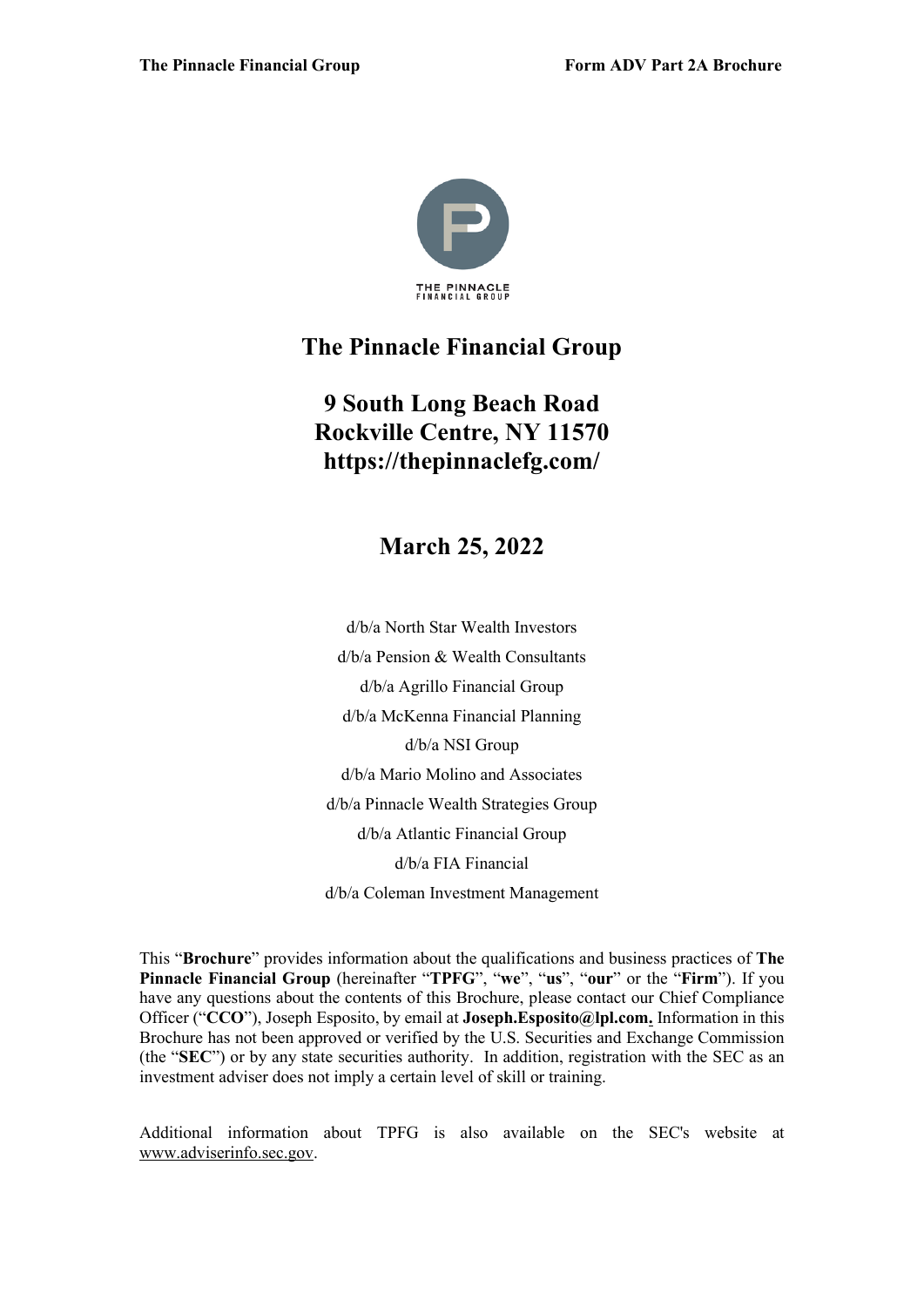# <span id="page-1-0"></span>**Item 2: Material Changes**

The Pinnacle Financial Group has updated our Regulatory Assets Under Management, our Risk Factors under Item 8.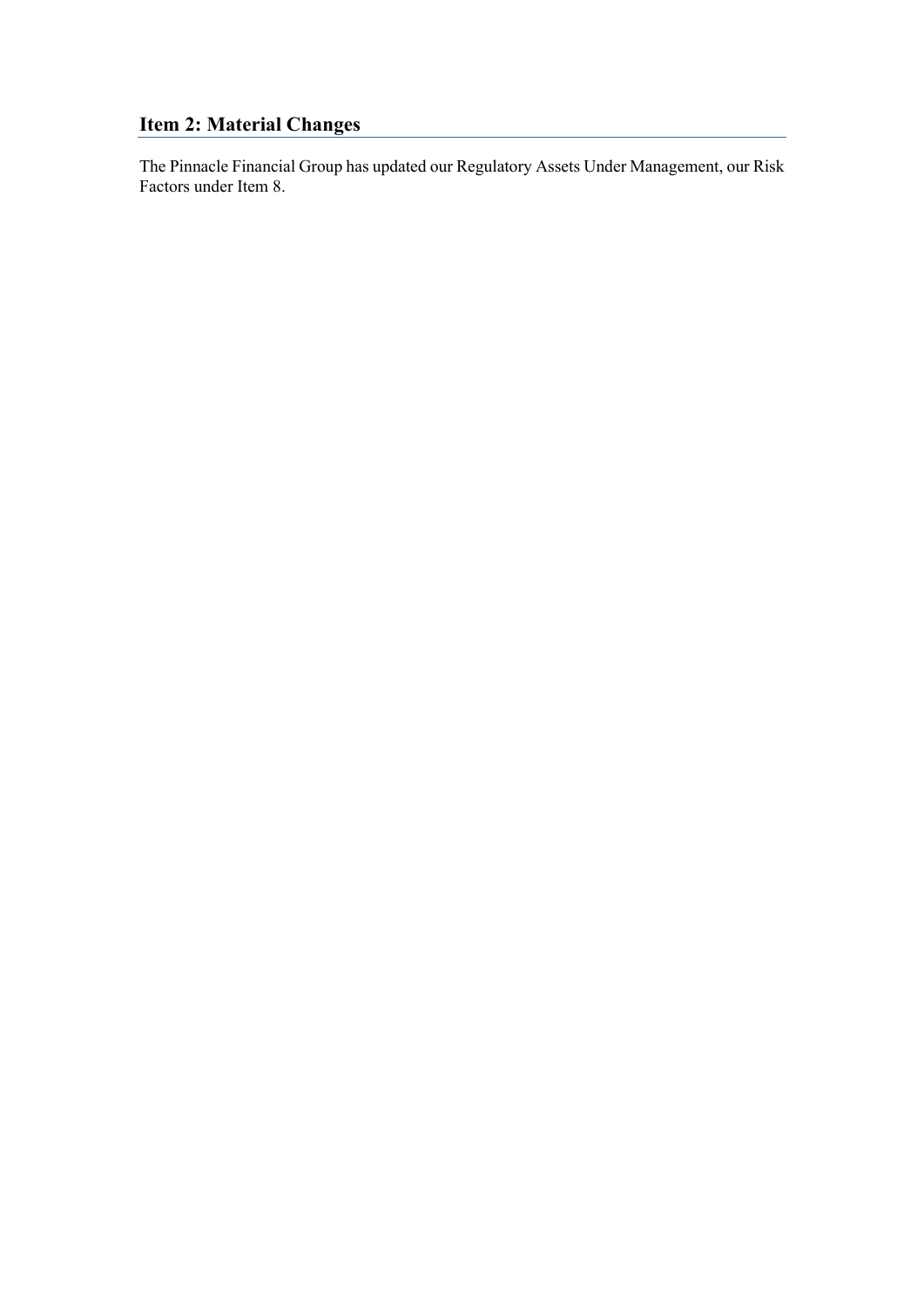# <span id="page-2-0"></span>**Item 3: Table of Contents**

| Item 11: Code of Ethics, Participation or Interest in Client Transactions, and Personal Trading |  |
|-------------------------------------------------------------------------------------------------|--|
|                                                                                                 |  |
|                                                                                                 |  |
|                                                                                                 |  |
|                                                                                                 |  |
|                                                                                                 |  |
|                                                                                                 |  |
|                                                                                                 |  |
|                                                                                                 |  |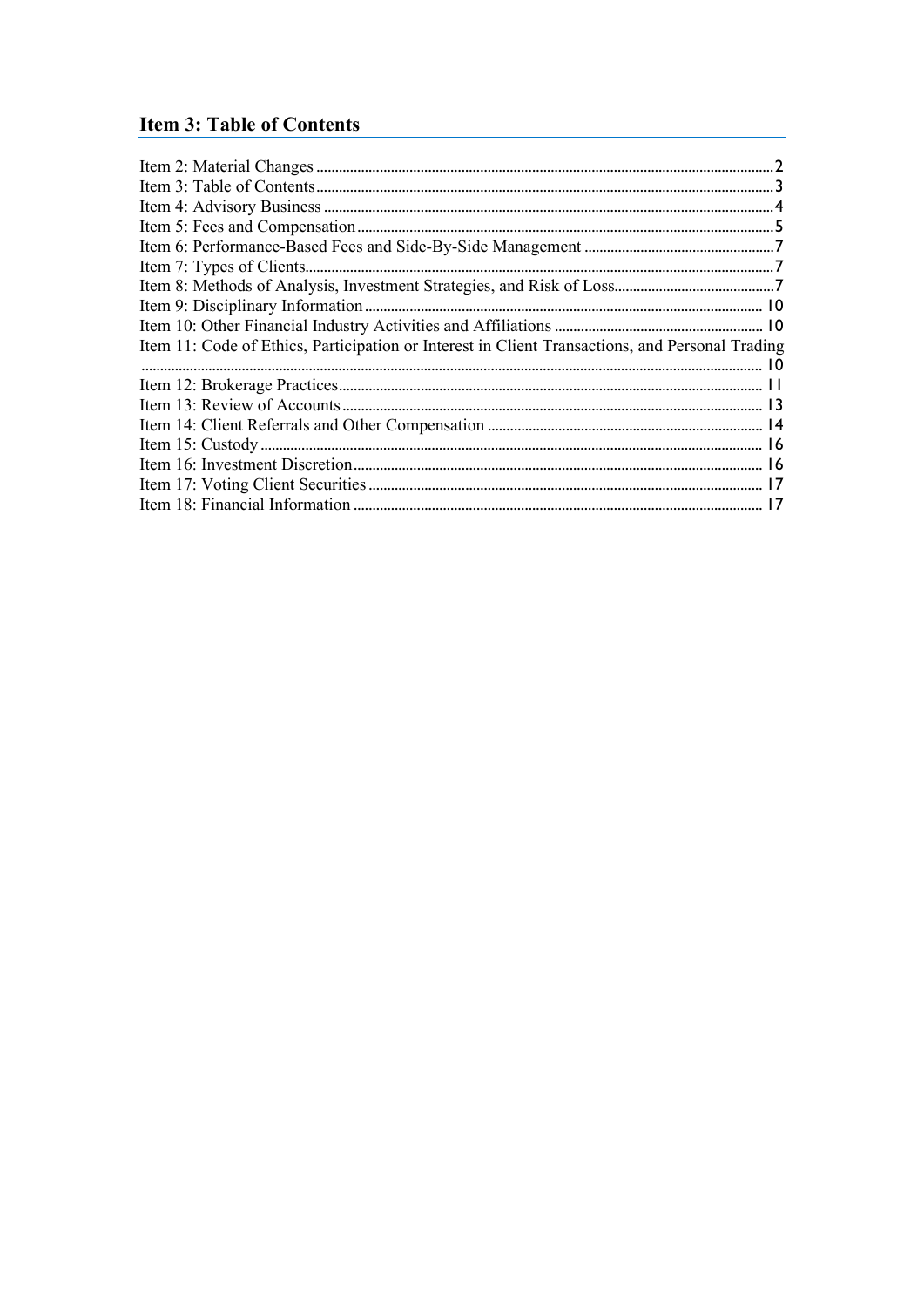# <span id="page-3-0"></span>**Item 4: Advisory Business**

#### **A. Description of the Advisory Firm**

The Pinnacle Financial Group (hereinafter "**TPFG**", "**we**", "**us**", "**our**" or the "**Firm**") is organized as a New York Corporation with a principal place of business in the state of New York. The firm was formed in May of 2012, and the principal owner is Joseph Esposito.

### **B. Types of Advisory Services**

TPFG offers the following services to advisory clients.

#### **Investment Supervisory Services**

TPFG offers ongoing portfolio management services based on the individual goals, objectives, time horizon, and risk tolerance of each client. TPFG creates an Investment Policy Statement for each client, which outlines the client's current situation (income, tax levels, and risk tolerance levels) and then constructs a plan (the Investment Policy Statement) to aid in the selection of a portfolio that matches each client's specific situation. Investment Supervisory Services include, but are not limited to investment strategy, personal investment policy, asset allocation, asset selection, risk tolerance and regular portfolio monitoring.

TPFG evaluates the current investments of each client with respect to their risk tolerance levels and time horizon.

TPFG services are provided on a discretionary basis. TPFG will select securities and execute transactions utilizing the general guidelines determined at the onset of a client relationship. Risk tolerance levels are documented in the Investment Policy Statement, which is given to each client.

#### **Pension Consulting Services**

TPFG offers ongoing consulting services to pension or other employee benefit plans (including but not limited to 401(k) plans) based on the demographics, goals, objectives, time horizon, and/or risk tolerance of the plan's participants.

#### **Selection of Other Advisors**

TPFG may direct clients to third-party money managers. TPFG will be compensated via a fee share from the advisors to which it directs those clients.

TPFG will always act in the best interests of the client, including when determining which third party manager to recommend to clients. TPFG will ensure that all recommended advisors or managers are licensed, or notice filed in the states in which TPFG is recommending them to clients. If TPFG directs clients to third-party money managers. TPFG will be compensated via a fee share from the advisors to which it directs those clients. This relationship will be disclosed in each contract between TPFG and each third-party adviser. The fees shared will not exceed any limit imposed by any regulatory agency. These fees are negotiable depending upon the needs of the client and complexity of the situation. Payment of fees for third-party money managers will depend on the specific third-party advisor selected.

#### **Services Limited to Specific Types of Investments**

TPFG generally limits its investment advice and money management to mutual funds, equities, bonds, fixed income, debt securities, ETFs, REITs, insurance products including annuities,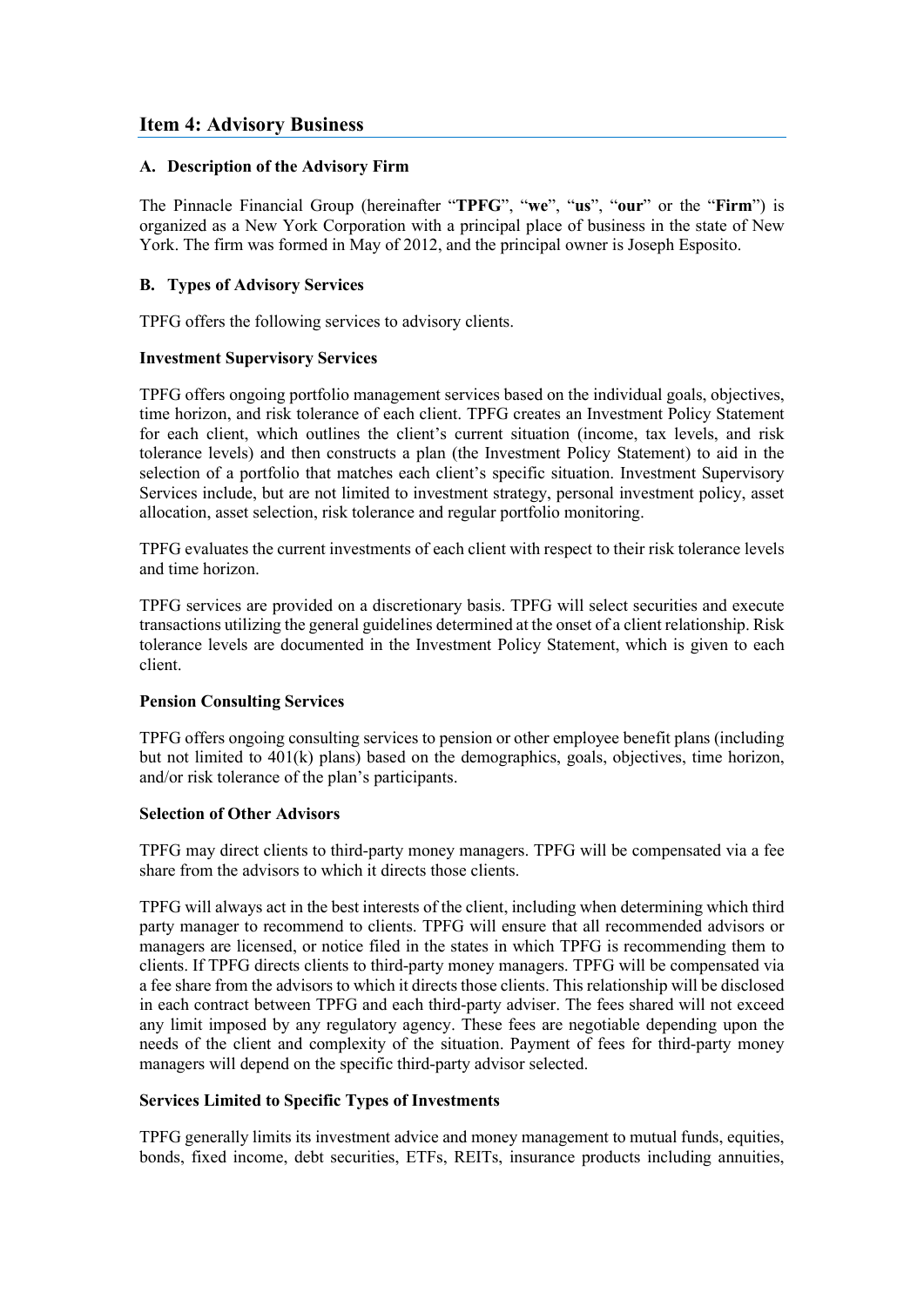options and government securities. TPFG may use other securities as well to help diversify a portfolio when applicable.

#### **Financial Planning**

Financial plans and financial planning may include but are not limited to investment planning; life insurance; tax concerns; retirement planning; college planning; and debt/credit planning.

#### **C. Client Tailored Services and Client Imposed Restrictions**

TPFG offers the same suite of services to all of its clients. However, specific client financial plans and their implementation are dependent upon the client Investment Policy Statement which outlines each client's current situation (income, tax levels, and risk tolerance levels) and is used to construct a client specific plan to aid in the selection of a portfolio that matches restrictions, needs, and targets.

Clients may not impose restrictions in investing in certain securities or types of securities in accordance with their values or beliefs.

#### **D. Wrap Fee Programs**

A wrap fee program is an investment program where the investor pays one stated fee that includes management fees, transaction costs, fund expenses, and any other administrative fees. TPFG may recommend a wrap fee program sponsored by LPL and managed by outside third parties. Appropriate disclosure documents will be provided to any client investing in a wrap fee program.

TPFG participates in and may recommend the following wrap programs to its clients

- OMP Optimum Market Portfolios Program
- PWP Personal Wealth Portfolios Program
- MWP Model Wealth Portfolios Program
- MAS Manger Access Select Program
- SWM II Strategic Wealth Management II

#### **E. Assets Under Management**

As of December 31, 2021, TPFG's total discretionary assets under management were \$955,809,873.

# <span id="page-4-0"></span>**Item 5: Fees and Compensation**

#### **A. Fee Schedule**

#### *Investment Supervisory Services Fees*

Annual Fees for Clients on LPL SWM Platform, Charles Schwab and TD for all assets under management range between 0.0% to 2.50%. Fees vary based on the nature, circumstances, assets under management and other considerations. Clients with assets on the LPL SWM platform pay separate transactions fees.

For all fees listed above, fees are negotiable depending upon the needs of the client and complexity of the situation. The final fee schedule is attached as Exhibit II of the Investment Advisory Contract. Fees are paid quarterly in advance, and clients may terminate their contracts with seven days' written notice.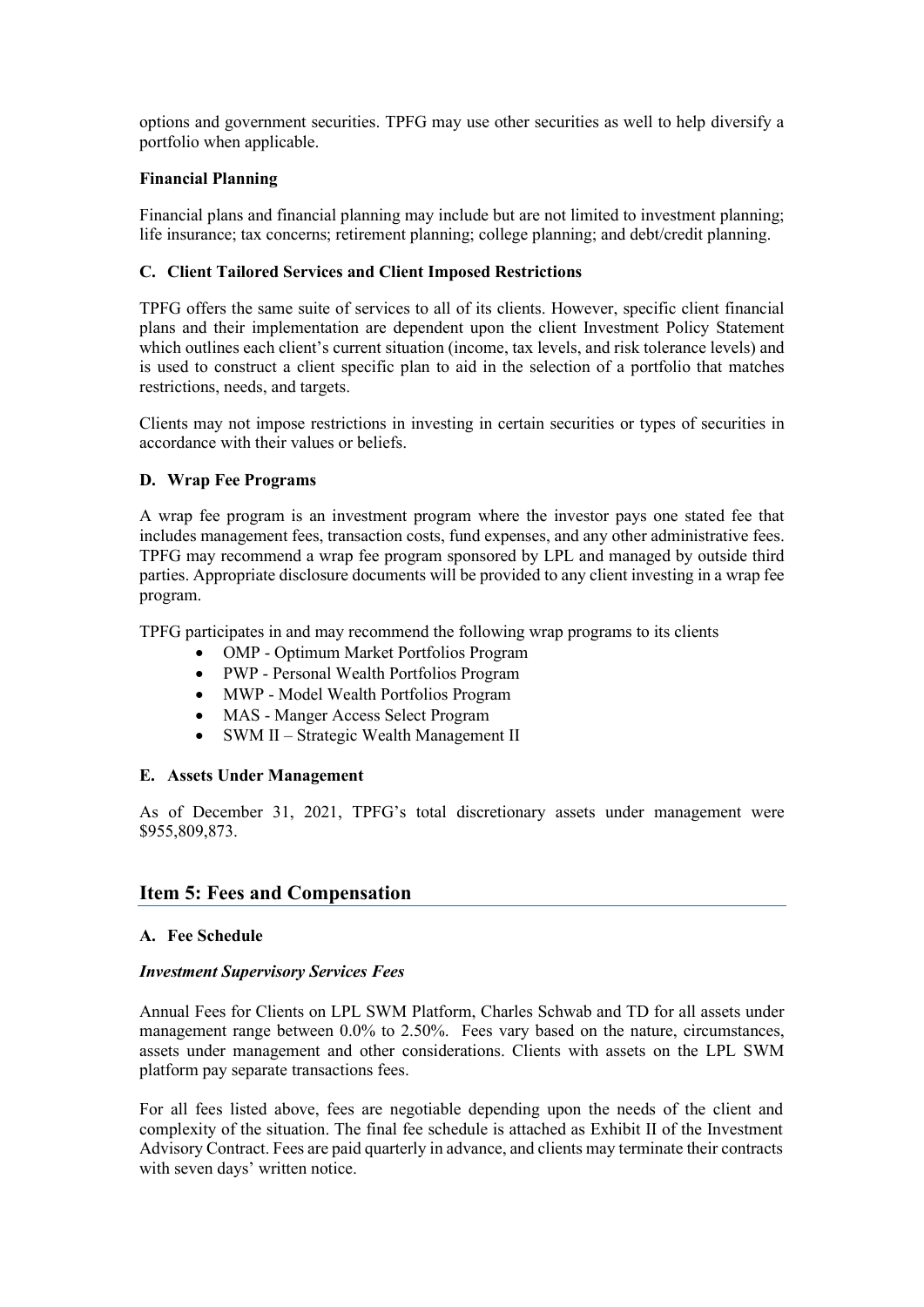Refunds are given on a prorated basis, based on the number of days remaining in a quarter at the point of termination. Fees that are collected in advance will be refunded based on the prorated amount of work completed up to the day of termination within the quarter terminated. The fee refunded will be the balance of the fees collected in advance minus the daily rate\* times the number of days in the quarter up to and including the day of termination. (\*The daily rate is calculated by dividing the quarterly AUM fee by the number of days in the termination quarter). Clients may terminate their contracts without penalty, for full refund, within 5 business days of signing the advisory contract.

Advisory fees are debited directly from the client's accounts with client's written authorization.

#### *Fees for Clients Participating in Wrap Fee Programs Recommended by TPFG*

Annual Fees for all assets under management range between 0.00% to 2.50%. Fees vary at TPFG's discretion. Clients with assets in wrap fee accounts do not pay separate transaction fees.

#### *Pension Consulting Services Fees*

The rate for pension consulting services ranges between 0.10% to 2.5% of the plan assets for which TPFG is providing such consulting services. These fees are negotiable solely at the discretion of TPFG.

#### *Selection of Other Advisors Fees*

TPFG will direct clients to third-party money managers. TPFG will be compensated via a fee share from the advisors to which it directs those clients. This relationship will be disclosed in each contract between TPFG and each third-party adviser. The fees shared will not exceed any limit imposed by any regulatory agency. These fees are negotiable depending upon the needs of the client and complexity of the situation. Payment of fees for third-party money managers will depend on the specific third-party advisor selected. Clients may terminate the contract without penalty, for full refund, within five business days of signing the contract. Thereafter, clients may terminate the contract with seven days' written notice.

#### *Financial Planning Fees*

#### **Fixed Fees**

The fees for creating client financial plans ranges between \$1,500 and \$10,000. The fees are negotiable solely at the discretion of TPFG, and the final fee schedule will be attached as Exhibit II of the Financial Planning Agreement.

Certain investment adviser representatives of TPFG are also affiliated with LPL Financial as broker-dealer registered representatives ("Dually Registered Persons"). In their capacity as registered representatives of LPL Financial, certain Dually Registered Persons may earn commissions for the sale of securities or investment products that they recommend for brokerage clients. They do not earn commissions on the sale of securities or investment products recommended or purchased in advisory accounts through TPFG. Clients have the option of purchasing many of the securities and investment products we make available to you through another broker-dealer or investment adviser.

# **B. Payment of Fees**

#### *Payment of Investment Supervisory Fees*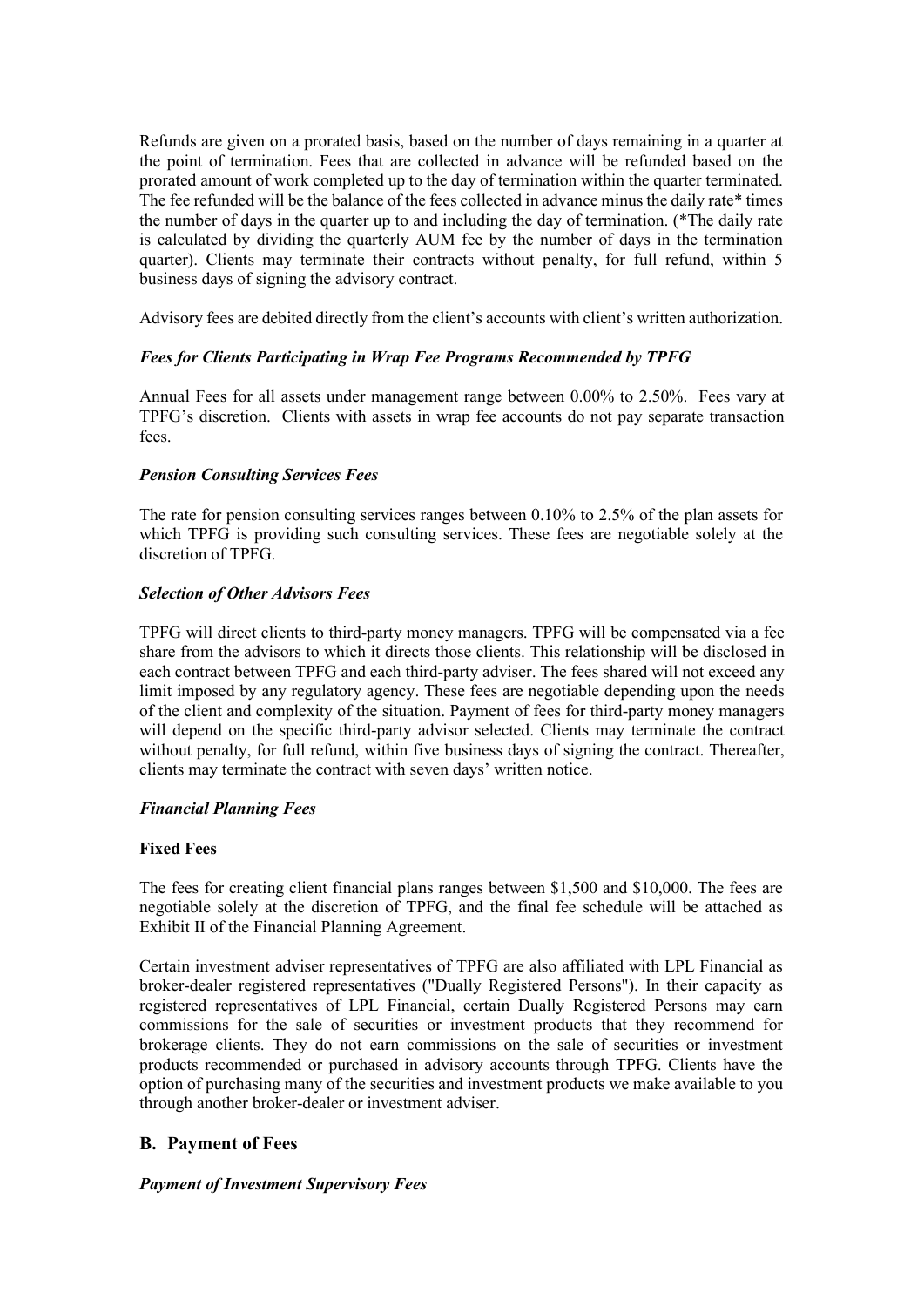Advisory fees are debited directly from the client's accounts with client's written authorization. Fees are paid quarterly in advance.

#### *Payment of Financial Planning Fees*

Fixed Financial Planning fees are paid directly by the client and not debited from a client account. Fees are paid 50% in advance and 50% paid upon delivery of the Financial Plan, which will be provided to the client within 6 months of engagement.

#### **C. Third Party Fees**

Clients are responsible for the payment of all third-party fees (i.e., custodian fees, brokerage fees, mutual fund fees, transaction fees, etc.). Those fees are separate and distinct from the fees and expenses charged by TPFG. Please see Item 12 of this brochure regarding broker/custodian.

#### **D. Prepayment of Fees**

TPFG collects fees in advance. Fees that are collected in advance will be refunded based on the prorated amount of work completed at the point of termination and the total days during the billing period. Fees will be returned within fourteen days of termination to the client. Fees that are automatically debited from the Clients account will be deposited back into client's account within fourteen days.

The fee refunded will be the balance of the fees collected in advance minus the daily rate\* times the number of days in the quarter up to and including the day of termination. (\*The daily rate is calculated by dividing the quarterly AUM fee by the number of days in the termination quarter).

# <span id="page-6-0"></span>**Item 6: Performance-Based Fees and Side-By-Side Management**

TPFG does not accept performance-based fees or other fees based on a share of capital gains or on capital appreciation of the assets of a client.

# <span id="page-6-1"></span>**Item 7: Types of Clients**

TPFG generally provides investment and advisory management services to Individuals, High-Net-Worth Individuals, Pension and Profit-Sharing Plans, Trusts, Estates, or Charitable Organizations and Corporations or Business Entities.

#### *Minimum Account Size*

There is no minimum account size required to open an account with TPFG.

# <span id="page-6-2"></span>**Item 8: Methods of Analysis, Investment Strategies, and Risk of Loss**

#### **A. Methods of Analysis and Investment Strategies**

#### *Methods of Analysis*

TPFG's methods of analysis include fundamental analysis.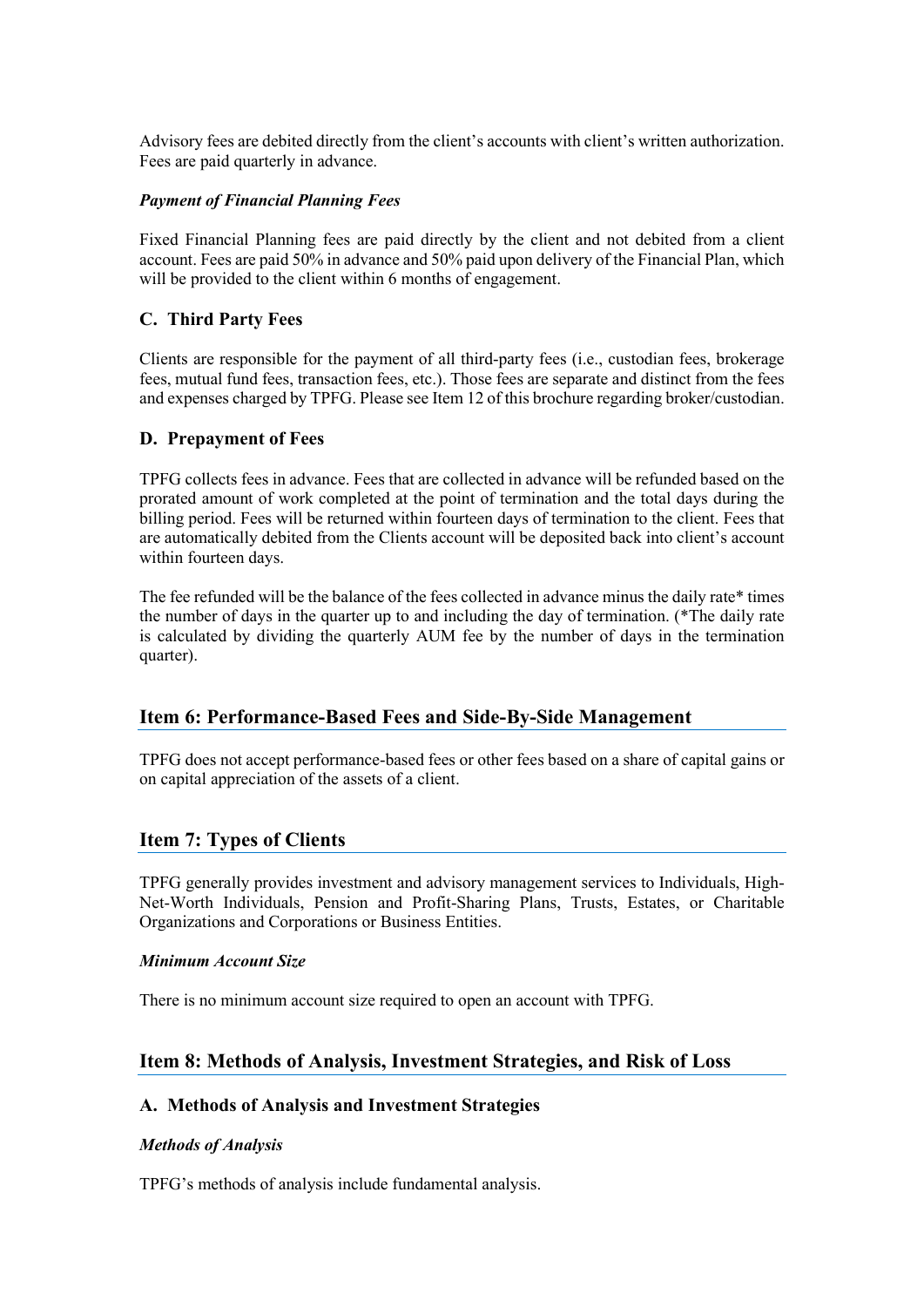**Fundamental analysis** involves the analysis of financial statements, the general financial health of companies, and/or the analysis of management or competitive advantages.

#### *Investment Strategies*

TPFG uses long term trading and short-term trading.

#### **Investing in securities involves a risk of loss that you, as a client, should be prepared to bear.**

### **B. Material Risks Involved**

#### *Methods of Analysis*

Fundamental analysis concentrates on factors that determine a company's value and expected future earnings. This strategy would normally encourage equity purchases in stocks that are undervalued or priced below their perceived value. The risk assumed is that the market will fail to reach expectations of perceived value.

#### *Investment Strategies*

Long term trading is designed to capture market rates of both return and risk. Frequent trading, when done, can affect investment performance, particularly through increased brokerage and other transaction costs and taxes.

Short term trading generally holds greater risk and clients should be aware that there is a material risk of loss using any of those strategies.

Investing in securities involves a risk of loss that you, as a client, should be prepared to bear.

#### **C. Risks of Specific Securities Utilized**

TPFG generally seeks investment strategies that do not involve significant or unusual risk beyond that of the general domestic and/or international equity markets, however investing in securities involves certain investment risks. Securities may fluctuate in value or lose value due to market conditions, interest rates and numerous other factors. Asset classes may increase or decrease in value at different times or all move together. Clients should be prepared to bear the potential risk of loss. TPFG will assist Clients in determining an appropriate strategy based on their investment objectives, tolerance for risk and other factors. However, there is no guarantee that a Client will meet their investment goals.

**Mutual Funds:** Investing in mutual funds carries the risk of capital loss. Mutual funds are not guaranteed or insured by the FDIC or any other government agency. You can lose money investing in mutual funds. All mutual funds have costs that lower investment returns. They can be of bond "fixed income" nature (lower risk) or stock "equity" nature (mentioned above).

**Equity** investment generally refers to buying shares of stocks by an individual or firms in return for receiving a future payment of dividends and capital gains if the value of the stock increases. There is an innate risk involved when purchasing a stock that it may decrease in value and the investment may incur a loss.

**Treasury Inflation Protected/Inflation Linked Bonds:** The Risk of default on these bonds is dependent upon the U.S. Treasury defaulting (extremely unlikely); however, they carry a potential risk of losing share price value, albeit rather minimal.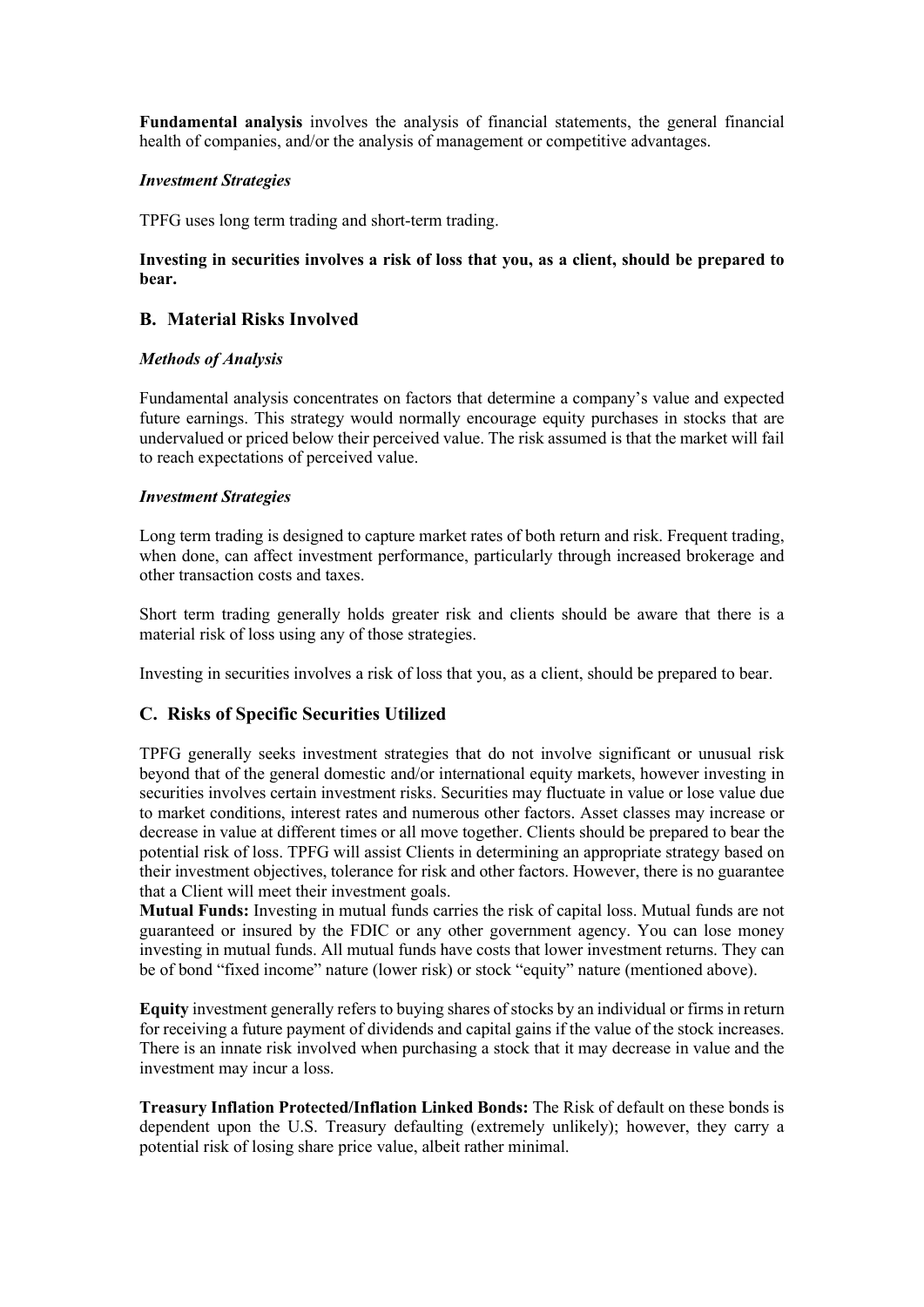**Fixed Income** is an investment that guarantees fixed periodic payments in the future that may involve economic risks such as inflationary risk, interest rate risk, default risk, repayment of principal risk, etc.

**Debt securities** carry risks such as the possibility of default on the principal, fluctuation in interest rates, and counterparties being unable to meet obligations.

**Stocks & Exchange Traded Funds (ETF):** Investing in stocks & ETF's carries the risk of capital loss (sometimes up to a 100% loss in the case of a stock holding bankruptcy). Investments in these securities are not guaranteed or insured by the FDIC or any other government agency.

**REITs** have specific risks including valuation due to cash flows, dividends paid in stock rather than cash, and the payment of debt resulting in dilution of shares.

**Precious Metal ETFs** (Gold, Silver, Palladium Bullion backed "electronic shares" not physical metal): Investing in precious metal ETFs carries the risk of capital loss.

**Long term trading** is designed to capture market rates of both return and risk. Due to its nature, the long-term investment strategy can expose clients to various other types of risk that will typically surface at various intervals during the time the client owns the investments. These risks include but are not limited to inflation (purchasing power) risk, interest rate risk, economic risk, market risk, and political/regulatory risk.

**The purchase or sale of options** involves the payment or receipt of a premium by the investor and the corresponding right or obligation, as the case may be, to either purchase or sell the underlying security, commodity or other instrument for a specific price at a certain time or during a certain period. Purchasing options involves the risk that the underlying instrument will not change price in the manner expected, so that the investor loses its premium. Additionally, the premium paid for an option is based, in part, on the time to expiration, and with the passage of time, the premium associated with an option declines, assuming all other factors being equal. Selling options involves potentially greater risk because the investor is exposed to the extent of the actual price movement in the underlying security rather than only the premium payment received (which could result in a potentially unlimited loss). Over-the-counter options also involve counterparty solvency risk.

**Alternative investments**fall outside of traditional investments such as stocks, bonds, cash/cash equivalents, or mutual funds. Alternative investments can include exchange funds, hedge funds, managed futures, private equity and private credit, private debt, qualified Opportunity zone funds, real estate (non-traded real estate investment trusts and unlisted closed-end funds

**Structured investments** provide a means of linking traditional fixed income products, such as corporate notes and certificates of deposit, to the performance of equities or other asset classes.

TPFG's technology systems, and those of our critical third parties such as custodians, may be vulnerable to damage or interruption from computer viruses, network failures, computer and telecommunications failures, infiltration by unauthorized persons and security breaches, usage errors by their respective professionals, power outages and catastrophic events such as fires, floods, tornadoes, hurricanes and earthquakes. Although TPFG has implemented various measures to manage risks relating to these types of events, if our systems are compromised, become inoperable or cease to function properly, TPFG and its affected clients may have to make a significant investment to fix or replace them. The failure of these systems and/or of a disaster recovery plan for any reason could cause a significant interruption in the operations of the Firm and its clients and result in a failure to maintain the security, confidentiality or privacy of sensitive data, including personal information relating to clients. Such a failure could harm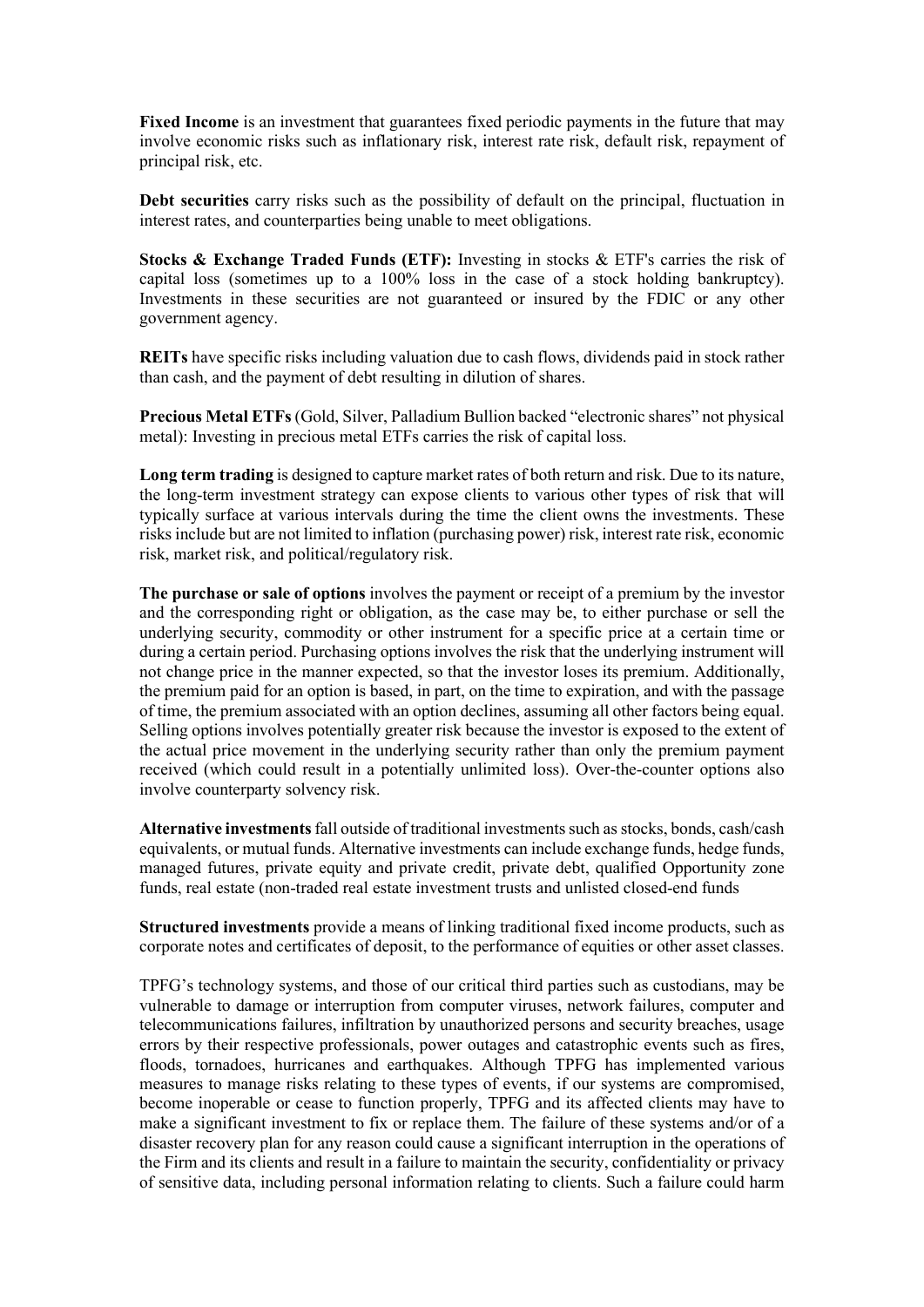a person's reputation and subject the firm to legal claims, regulatory finds and impair business and financial performance.

Past performance is not a guarantee of future returns. Investing in securities involves a **risk of loss that you, as a client, should be prepared to bear.**

# <span id="page-9-0"></span>**Item 9: Disciplinary Information**

To the best of our knowledge, there are no legal, regulatory or disciplinary events involving TPFG or any of its employees that are material to your evaluation of our advisory business or the integrity of our management.

# <span id="page-9-1"></span>**Item 10: Other Financial Industry Activities and Affiliations**

#### **A. Registration as a Broker/Dealer or Broker/Dealer Representative**

Joseph Esposito and the other investment adviser representatives are registered representatives of LPL Financial LLC.

# **B. Registration Relationships Material to this Advisory Business and Possible Conflicts of Interests**

Joseph Esposito and other investment adviser representatives of TPFG are registered representatives of LPL Financial LLC. LPL restricts the securities that its registered representatives such as Mr. Esposito and the other representatives of TPFG can recommend to their clients. TPFG's representatives also may sell insurance and may receive commissions for insurance product sales.

From time to time, they may offer clients advice or products from those activities. Clients should be aware that these services pay a commission and involve a conflict of interest, as commissionable products conflict with the fiduciary duties of a registered investment adviser. TPFG always acts in the best interest of the client, including the sale of commissionable products to advisory clients. Clients are in no way required to utilize the services of any representative of TPFG in their capacity as a registered representative. If you have any questions regarding the compensation TPFG or its representatives receives when recommending a security or insurance product, you should ask TPFG or its representatives.

Certain employees of TPFG are Dually Registered Persons. LPL Financial is a broker-dealer that is independently owned and operated and is not affiliated with TPFG. Please refer to Item 12 for a discussion of the benefits TPFG may receive from LPL Financial and the conflicts of interest associated with receipt of such benefits.

# <span id="page-9-2"></span>**Item 11: Code of Ethics, Participation or Interest in Client Transactions, and Personal Trading**

# **A. Code of Ethics**

TPFG has a written Code of Ethics that sets forth guidelines regarding the conduct of the Firm and its employees. The Code of Ethics covers, among other things, the following areas: personal security trading, prohibited activities, potential and actual conflicts of interest, gifts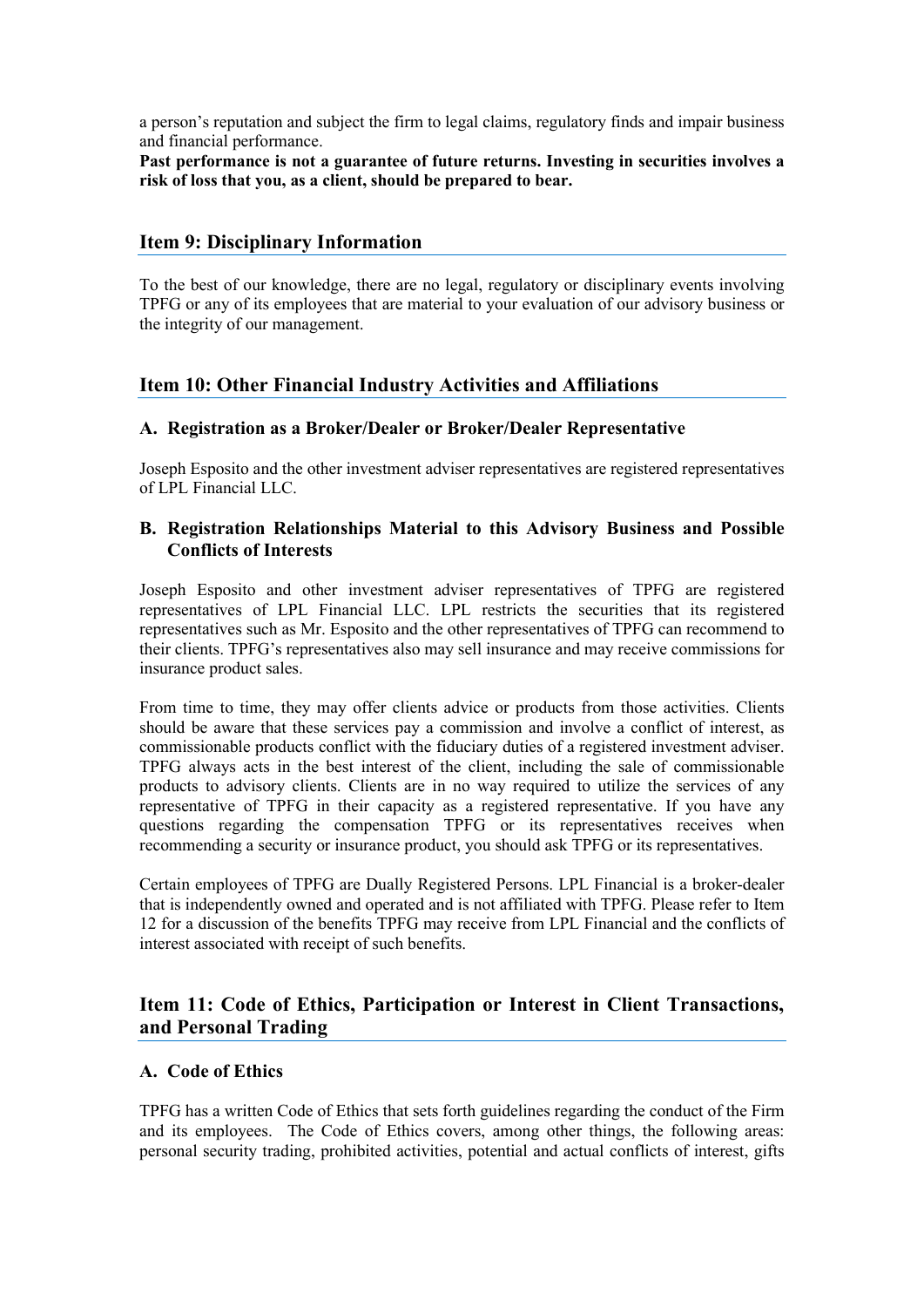and entertainment, confidentiality certification of compliance and reporting violations. Our Code of Ethics is available upon request to any client or prospective client.

# **B. Recommendations Involving Material Financial Interests**

TPFG does not recommend that clients buy or sell any security in which a related person to TPFG or TPFG has a material financial interest.

# **C. Investing Personal Money in the Same Securities as Clients**

From time to time, Investment Advisor Representatives of TPFG may buy or sell securities for themselves that they also recommend to clients. This may provide an opportunity for representatives of TPFG to buy or sell the same securities before or after recommending the same securities to clients resulting in representatives profiting off the recommendations they provide to clients. Such transactions may create a conflict of interest. TPFG will always document any transactions that could be construed as conflicts of interest and will always transact client business before their own when similar securities are being bought or sold.

# **D. Trading Securities At/Around the Same Time as Clients' Securities**

From time to time, IAR's and or employees of TPFG may buy or sell securities for themselves at or around the same time as clients. It is TPFG's Policy that personal transactions are reviewed on a regular basis to ensure that an employee does not trade in a security ahead of clients. Advisor reviews trade blotters periodically to ensure that that potential frontrunning is not taking place and remediating if necessary.

# <span id="page-10-0"></span>**Item 12: Brokerage Practices**

# **A. Factors Used to Select Custodians and/or Broker/Dealers**

TPFG uses LPL Financial, LLC, Schwab and TD Ameritrade Institutional, a division of TD Ameritrade, Inc. Member FINRA/SIPC ("TD Ameritrade") as custodians. The custodians were chosen based on their relatively low transaction fees and access to mutual funds and ETFs. TPFG will never charge a premium or commission on transactions, beyond the actual cost imposed by the custodians.

TPFG will generally recommend, request, or require that clients establish a brokerage account with LPL Financial to maintain custody of clients' assets and to effect trades for their accounts.

While LPL Financial does not participate in, or influence the formulation of, the investment advice TPFG provides, certain supervised persons of TPFG are Dually Registered Persons. Dually Registered Persons are restricted by certain FINRA rules and policies from maintaining client accounts at another custodian or executing client transactions in such client accounts through any broker-dealer or custodian that is not approved by LPL Financial. As a result, the use of other trading platforms must be approved not only by TPFG, but also by LPL Financial.

Clients should also be aware that for accounts where LPL Financial serves as the custodian, TPFG is limited to offering services and investment vehicles that are approved by LPL Financial, and may be prohibited from offering services and investment vehicles that may be available through other broker-dealers and custodians, some of which may be more suitable for a client's portfolio than the services and investment vehicles offered through LPL Financial.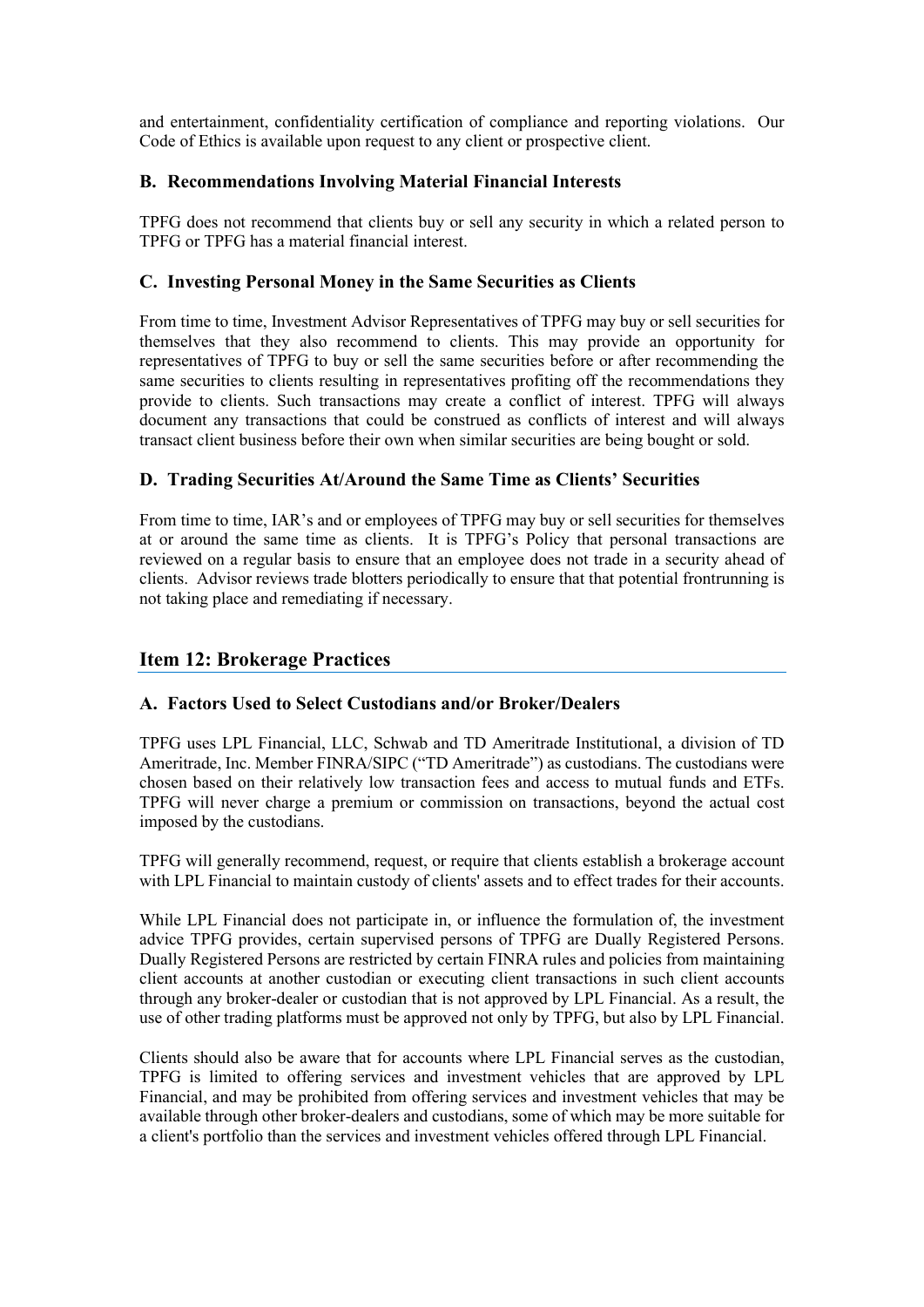Clients should understand that not all investment advisers require, request or recommend that client's custody their accounts and trade through specific broker-dealers.

Clients should also understand that LPL Financial is responsible under FINRA rules for supervising certain business activities of [TPFG and its Dually Registered Persons] that are conducted through broker-dealers and custodians other than LPL Financial. LPL Financial charges a fee for its oversight of activities conducted through these other broker-dealers and custodians. This arrangement presents a conflict of interest because TPFG has a financial incentive to recommend that you maintain your account with LPL Financial rather than with another broker-dealer or custodian to avoid incurring the oversight fee.

#### *Benefits Received by TPFG Personnel*

LPL Financial makes available to TPFG various products and services designed to assist TPFG in managing and administering client accounts. Many of these products and services may be used to service all or a substantial number of TPFG's accounts, including accounts not held with LPL Financial. These include software and other technology that provide access to client account data (such as trade confirmation and account statements); facilitate trade execution (and aggregation and allocation of trade orders for multiple client accounts); provide research, pricing information and other market data; facilitate payment of TPFG's fees from its clients' accounts; and assist with back-office functions; recordkeeping and client reporting.

LPL Financial also makes available to TPFG other services intended to help TPFG manage and further develop its business. Some of these services assist TPFG to better monitor and service program accounts maintained at LPL Financial, however, many of these services benefit only TPFG, for example, services that assist TPFG in growing its business. These support services and/or products may be provided without cost, at a discount, and/or at a negotiated rate, and include practice management-related publications; consulting services; attendance at conferences and seminars, meetings, and other educational and/or social events; marketing support; and other products and services used by TPFG in furtherance of the operation and development of its investment advisory business.

Where such services are provided by a third-party vendor, LPL Financial will either make a payment to TPFG to cover the cost of such services, reimburse TPFG for the cost associated with the services, or pay the third-party vendor directly on behalf of TPFG.

The products and services described above are provided to TPFG as part of its overall relationship with LPL Financial. While as a fiduciary TPFG endeavors to act in its clients' best interests, the receipt of these benefits creates a conflict of interest because TPFG's(requirement, request or recommendation) that client's custody their assets at LPL Financial is based in part on the benefit to TPFG of the availability of the foregoing products and services and not solely on the nature, cost or quality of custody or brokerage services provided by LPL Financial. TPFG's receipt of some of these benefits may be based on the amount of advisory assets custodied on the LPL Financial platform.

#### *Transition Assistance Benefits*

LPL Financial provides various benefits and payments to Dually Registered Persons that are new to the LPL Financial platform to assist the representative with the costs (including foregone revenues during account transition) associated with transitioning his or her business to the LPL Financial platform {collectively referred to as "Transition Assistance"). The proceeds of such Transition Assistance payments are intended to be used for a variety of purposes, including but not necessarily limited to, providing working capital to assist in funding the Dually Registered Person's business, satisfying any outstanding debt owed to the Dually Registered Person's prior firm, offsetting account transfer fees (ACATs) payable to LPL Financial as a result of the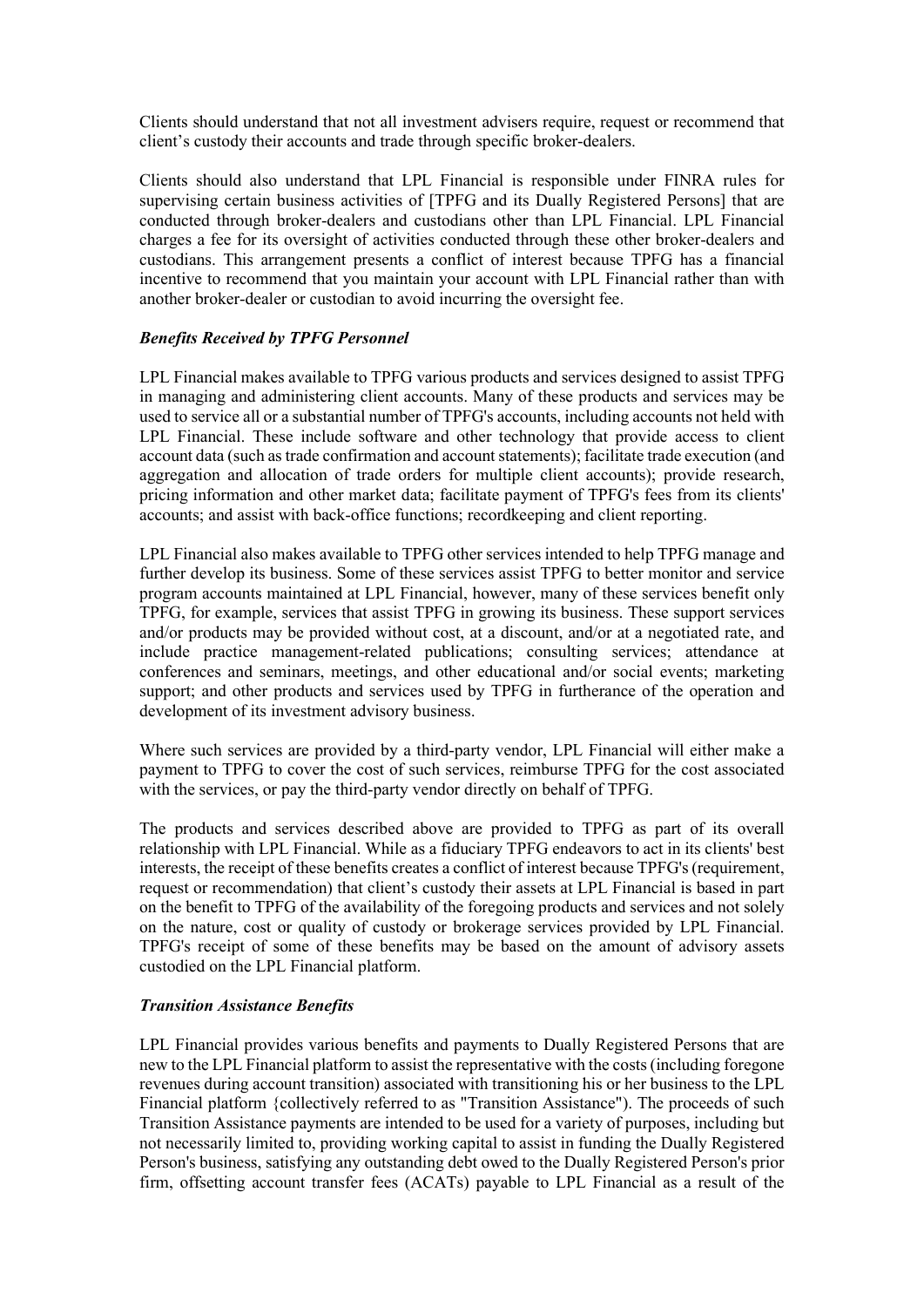Dually Registered Person's clients transitioning to LPL Financials' custodial platform, technology set-up fees, marketing and mailing costs, stationary and licensure transfer fees, moving expenses, office space expenses, staffing support and termination fees associated with moving accounts.

The amount of the Transition Assistance payments is often significant in relation to the overall revenue earned or compensation received by the Dually Registered Person at [his/her] prior firm. Such payments are generally based on the size of the Dually Registered Person's business established at [his/her] prior firm and/or assets under custody on the LPL Financial. Please refer to the relevant Part 2B brochure supplement for more information about the specific Transition Payments your representative receives.

Transition Assistance payments and other benefits are provided to associated persons of TPFG in their capacity as registered representatives of LPL Financial. However, the receipt of Transition Assistance by such Dually Registered Persons creates conflicts of interest relating to TPFG's advisory business because it creates a financial incentive for TPFG's representatives to recommend that its clients maintain their accounts with LPL Financial. In certain instances, the receipt of such benefits is dependent on a Dually Registered Person maintaining its clients' assets with LPL Financial and therefore TPFG has an incentive to recommend that clients maintain their account with LPL Financial in order to generate such benefits.

TPFG attempts to mitigate these conflicts of interest by evaluating and recommending that clients use LPL Financial' s services based on the benefits that such services provide to our clients, rather than the Transition Assistance earned by any particular Dually Registered Person. TPFG considers LPL Financials' when recommending or requiring that clients maintain accounts with LPL Financial. However, clients should be aware of this conflict and take it into consideration in making a decision whether to custody their assets in a brokerage account at LPL Financial.

# *1. Research and Other Soft-Dollar Benefits*

TPFG receives no research, product, or services other than execution from a broker- dealer or third party in connection with client securities transactions ("soft dollar benefits").

#### *2. Brokerage for Client Referrals*

TPFG receives no referrals from a broker-dealer or third party in exchange for using that brokerdealer or third party.

#### *3. Clients Directing Which Broker/Dealer/Custodian to Use*

TPFG will not allow clients to direct TPFG to use a specific broker-dealer to execute transactions. Clients must use TPFG recommended custodian (broker-dealer).

#### **B. Aggregating (Block) Trading for Multiple Client Accounts**

TPFG maintains the ability to block trade purchases across accounts. Block trading may benefit a large group of clients by providing TPFG the ability to purchase larger blocks resulting in smaller transaction costs to the client. Declining to block trade can cause more expensive trades for clients.

# <span id="page-12-0"></span>**Item 13: Review of Accounts**

# **A. Frequency and Nature of Periodic Reviews and Who Makes Those Reviews**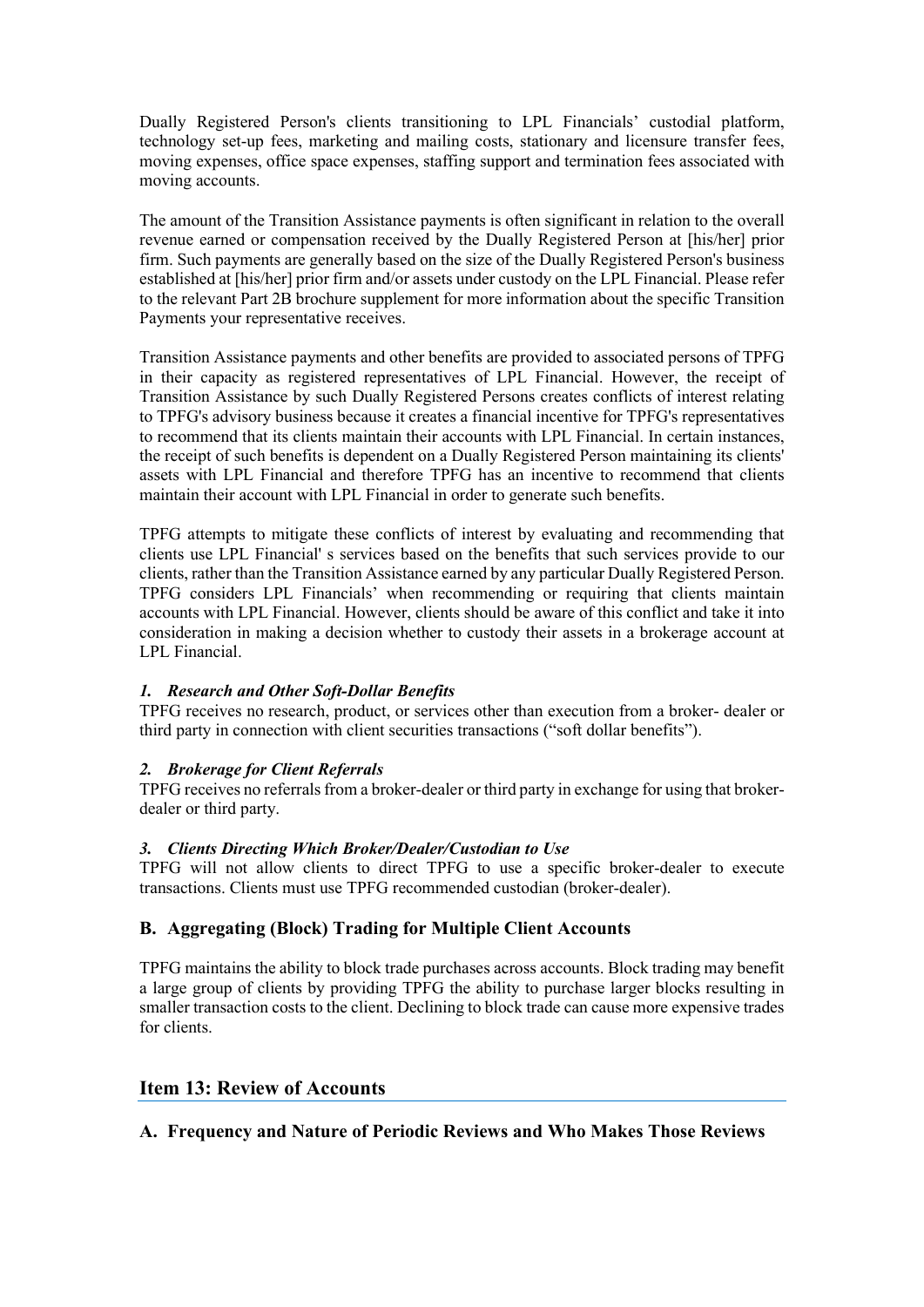Client accounts are reviewed at least annually by the investment adviser representative of TPFG assigned to the account. Each investment adviser representative is instructed to review clients' accounts with regards to their investment policies and risk tolerance levels.

# **B. Factors That Will Trigger a Non-Periodic Review of Client Accounts**

Reviews may be triggered by material market, economic or political events, or by changes in client's financial situations (such as retirement, termination of employment, physical move, or inheritance).

# **C. Content and Frequency of Regular Reports Provided to Clients**

Each client will receive at least quarterly from the custodian, a written report that details the client's account including assets held and asset value which will come from the custodian.

# <span id="page-13-0"></span>**Item 14: Client Referrals and Other Compensation**

# **A. Outside Compensation for the Sale of Securities to Clients**

Joseph Esposito and other Investment Adviser Representatives are registered representatives with LPL Financial LLC and insurance agents. They accept compensation for the sale of securities to TPFG clients.

TPFG and its supervised persons may accept compensation for the sale of securities or other investment products. This presents a conflict of interest and gives TPFG or the supervised person an incentive to recommend products based on the compensation received rather than on the client's needs.

Please note that when TPFG or its representatives provides investment advisory services, he or she is a fiduciary under the Investment Advisers Act and has a duty to act in your best interests and to make full and fair disclosure to you of all material facts and conflicts of interest.

# **B. Economic Benefits Provided by Third Parties for Advice Rendered to Clients (Includes Sales Awards or Other Prizes)**

TPFG or its representatives may receive compensation from product sponsors. Compensation may include such items as gifts valued at less than \$100 annually, an occasional dinner or ticket to a sporting event, or reimbursement in connection with educational and training events, marketing, advertising initiatives. Such compensation may not be tied to the sale of any products. LPL may pay TPFG or its representatives bonuses based on production, award stock options to purchase shares of LPL's parent company, LPL Investment Holdings Inc., reimburse fees that TPFG or its representatives pays to LPL for items such as administrative services, and provide other things of value such as free or reduced-cost marketing materials, payments in connection with the transition from another investment firm to LPL, or attendance at LPL conferences and events. These types of compensation from LPL may be based on overall business production and/or on the amount of assets serviced in LPL advisory programs. LPL is required to state in this item that these bonuses by LPL may give TPFG or its representatives an incentive to recommend an advisory program over other programs and services. However, TPFG or its representatives may only recommend a program or service that he or she believes is suitable for a client.

TPFG and/or its Dually Registered Persons are incentivised to join and remain affiliated with LPL Financial and to recommend that clients establish accounts with LPL Financial through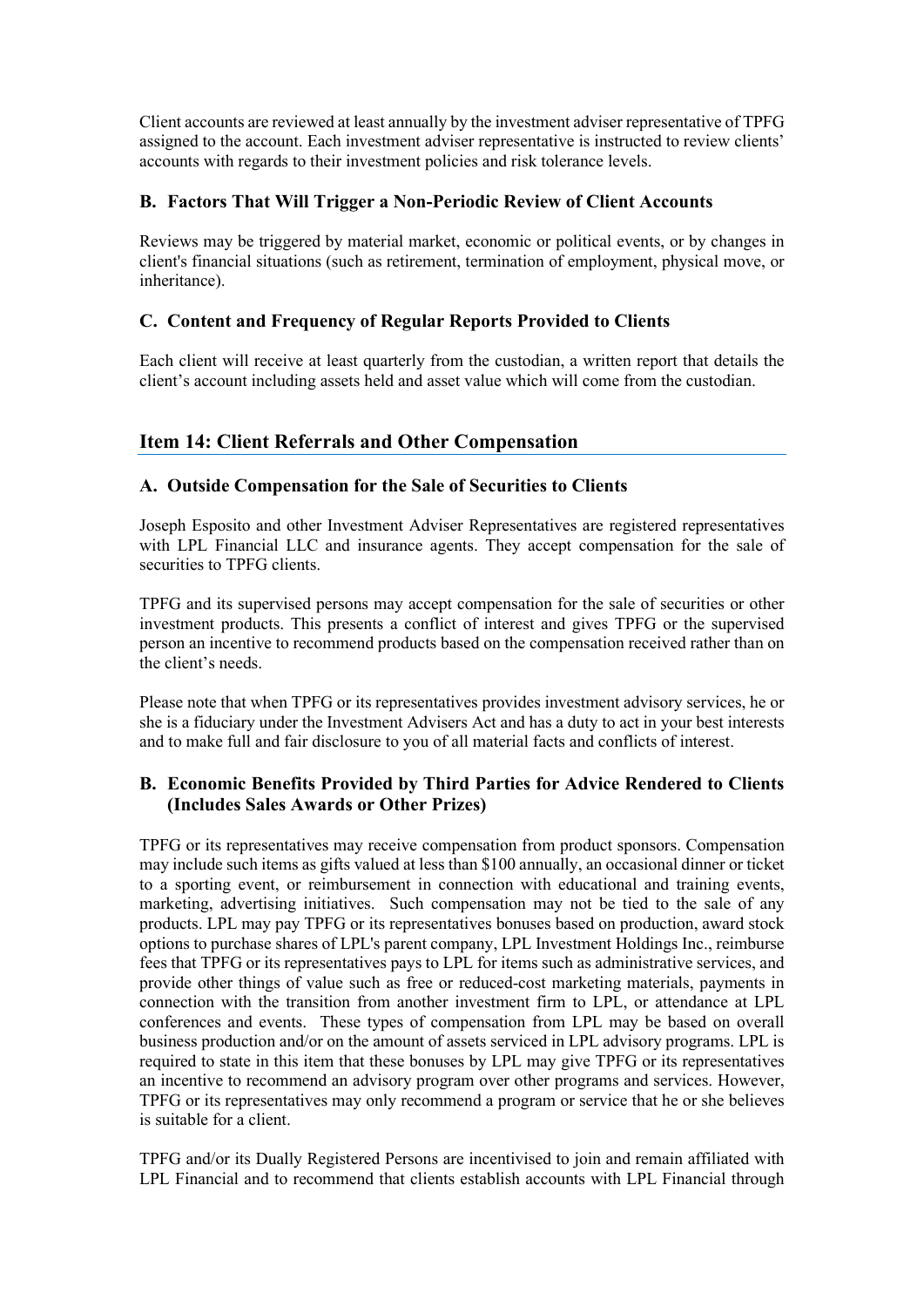the provision of Transition Assistance (discussed in Item 12 above). LPL also provides other compensation to TPFG and its Dually Registered Persons, including but not limited to, bonus payments, repayable and forgivable loans, stock awards and other benefits.

The receipt of any such compensation creates a financial incentive for your representative to recommend LPL Financial as custodian for the assets in your advisory account. We encourage you to discuss any such conflicts of interest with your representative before making a decision to custody your assets at LPL Financial.

Charles Schwab & Co., Inc. Advisor Services provides TPFG with access to Charles Schwab & Co., Inc. Advisor Services' institutional trading and custody services, which are typically not available to Charles Schwab & Co., Inc. Advisor Services retail investors. These services generally are available to independent investment advisers on an unsolicited basis, at no charge to them so long as a total of at least \$10 million of the adviser's clients' assets are maintained in accounts at Charles Schwab & Co., Inc. Advisor Services. Charles Schwab & Co., Inc. Advisor Services includes brokerage services that are related to the execution of securities transactions, custody, research, including that in the form of advice, analyses and reports, and access to mutual funds and other investments that are otherwise generally available only to institutional investors or would require a significantly higher minimum initial investment. For TPFG client accounts maintained in its custody, Charles Schwab & Co., Inc. Advisor Services generally does not charge separately for custody services but is compensated by account holders through commissions or other transaction-related or asset-based fees for securities trades that are executed through Charles Schwab & Co., Inc. Advisor Services or that settle into Charles Schwab & Co., Inc. Advisor Services accounts.

Charles Schwab & Co., Inc. Advisor Services also makes available to TPFG other products and services that benefit TPFG but may not benefit its clients' accounts. These benefits may include national, regional or TPFG specific educational events organized and/or sponsored by Charles Schwab  $& Co.,$  Inc. Advisor Services. Other potential benefits may include occasional business entertainment of personnel of TPFG by Charles Schwab & Co., Inc. Advisor Services personnel, including meals, invitations to sporting events, including golf tournaments, and other forms of entertainment, some of which may accompany educational opportunities. Other of these products and services assist TPFG in managing and administering clients' accounts. These include software and other technology (and related technological training) that provide access to client account data (such as trade confirmations and account statements), facilitate trade execution (and allocation of aggregated trade orders for multiple client accounts, if applicable), provide research, pricing information and other market data, facilitate payment of TPFG's fees from its clients' accounts (if applicable), and assist with back-office training and support functions, recordkeeping and client reporting. Many of these services generally may be used to service all or some substantial number of TPFG's accounts. Charles Schwab & Co., Inc. Advisor Services also makes available to TPFG other services intended to help TPFG manage and further develop its business enterprise. These services may include professional compliance, legal and business consulting, publications and conferences on practice management, information technology, business succession, regulatory compliance, employee benefits providers, and human capital consultants, insurance, and marketing. In addition, Charles Schwab & Co., Inc. Advisor Services may make available, arrange and/or pay vendors for these types of services rendered to TPFG by independent third parties. Charles Schwab & Co., Inc. Advisor Services may discount or waive fees it would otherwise charge for some of these services or pay all or a part of the fees of a third- party providing these services to TPFG. TPFG is independently owned and operated and not affiliated with Charles Schwab & Co., Inc. Advisor Services.

TPFG participates in the institutional advisor program (the "Program") offered by TD Ameritrade. TD Ameritrade offers to independent investment advisor services which include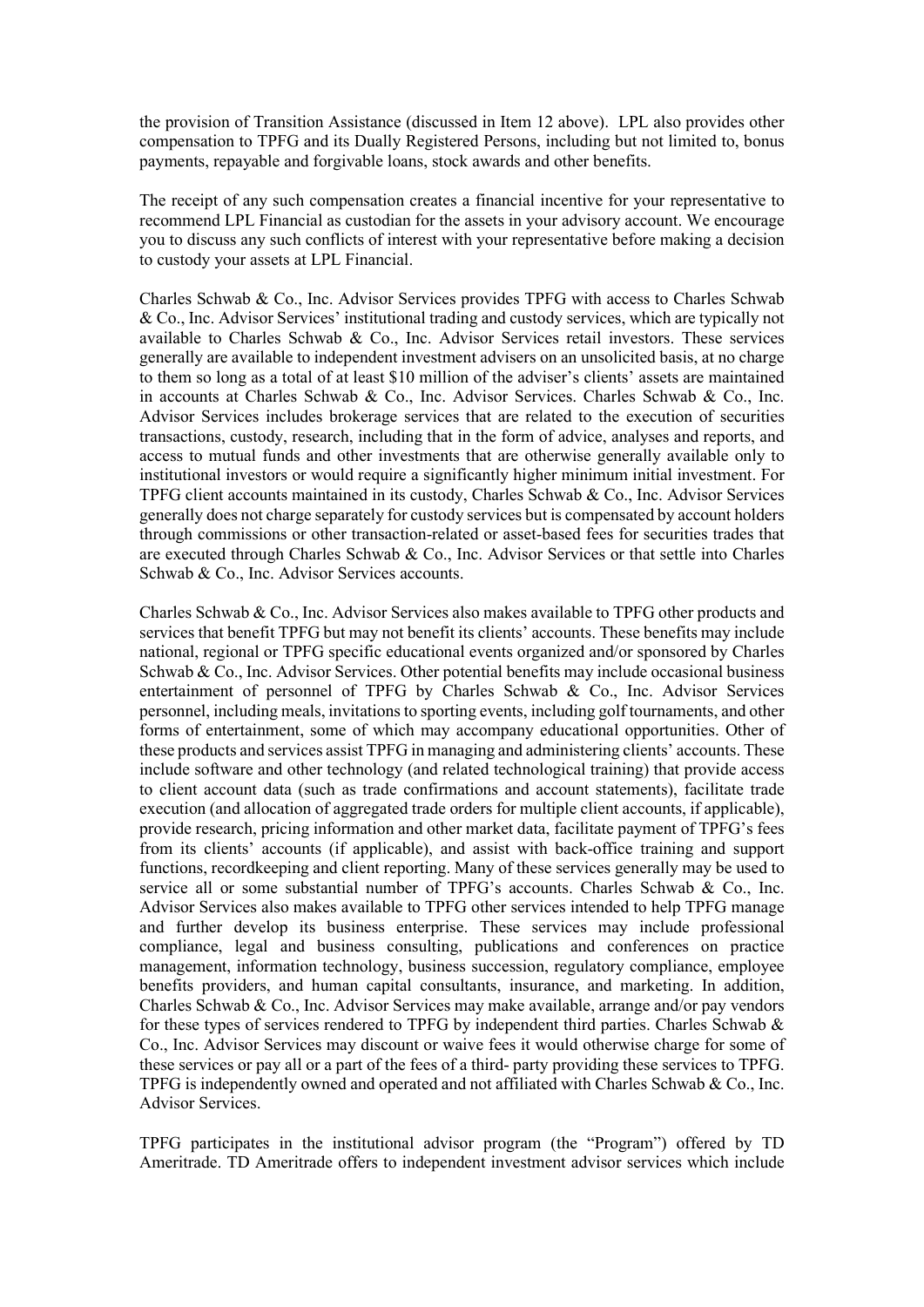custody of securities, trade execution, clearance, and settlement of transactions. TPFG receives some benefits from TD Ameritrade through its participation in the Program.

As part of the Program, TPFG may recommend TD Ameritrade to clients for custody and brokerage services. There is no direct link between TPFG's participation in the Program and the investment advice it gives to its clients, although TPFG receives economic benefits through its participation in the Program that are typically not available to TD Ameritrade retail investors. These benefits include the following products and services (provided without cost or at a discount): receipt of duplicate client statements and confirmations; research related products and tools; consulting services; access to a trading desk serving TPFG participants; access to block trading (which provides the ability to aggregate securities transactions for execution and then allocate the appropriate shares to client accounts); the ability to have TPFG's fees deducted directly from client accounts; access to an electronic communications network for client order entry and account information; access to mutual funds with no transaction fees and to certain institutional money managers; and discounts on compliance, marketing, research, technology, and practice management products or services provided to TPFG by third party vendors. TD Ameritrade may also pay for business consulting and professional services received by TPFG's related persons. Some of the products and services made available by TD Ameritrade through the Program may benefit TPFG but may not benefit its client accounts. These products or services may assist TPFG in managing and administering client accounts, including accounts not maintained at TD Ameritrade. Other services made available by TD Ameritrade are intended to help TPFG manage and further develop its business enterprise. The benefits received by TPFG or its personnel through participation in the Program do not depend on the amount of brokerage transactions directed to TD Ameritrade. As part of its fiduciary duties to clients, TPFG endeavours at all times to put the interests of its clients first. Clients should be aware, however, that the receipt of economic benefits by TPFG or its related persons in and of itself creates a conflict of interest and may indirectly influence TPFG's choice of TD Ameritrade for custody and brokerage services.

# **C. Compensation to Non-Advisory Personnel for Client Referrals**

TPFG does not directly or indirectly compensate any person who is not advisory personnel for client referrals.

# <span id="page-15-0"></span>**Item 15: Custody**

TPFG, with Clients written authority, has limited custody of client's assets through direct fee deduction of TPFG's Fees only. If the client chooses to be billed directly by LPL Financial LLC, Schwab, or Pershing, TPFG would have constructive custody over that account and must have written authorization from the client to do so. Clients will receive all required account statements and billing invoices that are required in each jurisdiction, and they should carefully review those statements for accuracy.

# <span id="page-15-1"></span>**Item 16: Investment Discretion**

For those client accounts where TPFG provides ongoing supervision, the client has given TPFG written discretionary authority over the client's accounts with respect to securities to be bought or sold and the amount of securities to be bought or sold. Details of this relationship are fully disclosed to the client before any advisory relationship has commenced. The client provides TPFG discretionary authority via a limited power of attorney in the Investment Advisory Contract and in the contract between the client and the custodian.